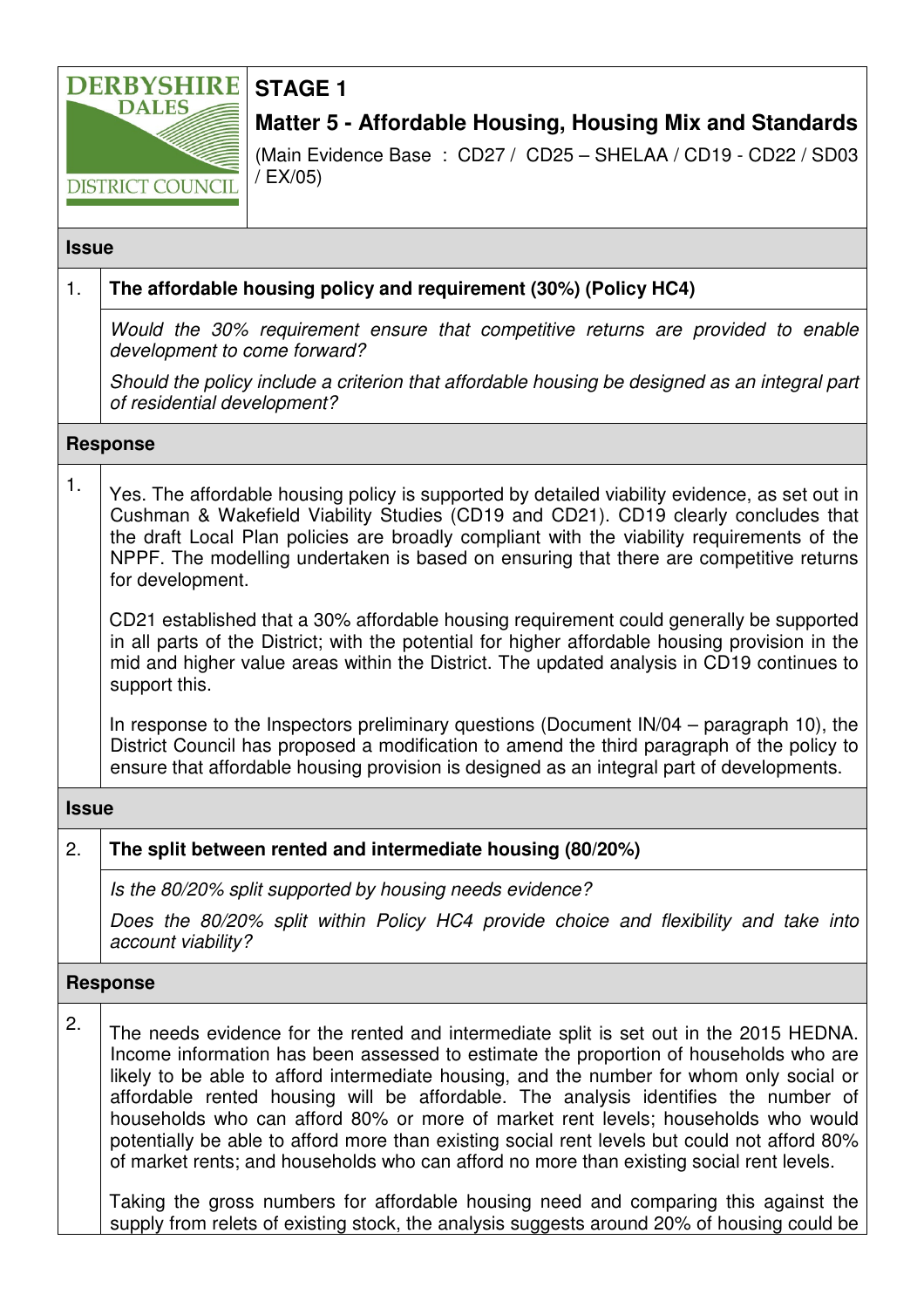intermediate while 80% would need to be either social or affordable rented (CD28, page 120).

The 80%/20% split has also been tested within the viability studies (CD19 and CD21) which confirm that this would typically be achieve in all three of the value zones identified. It identifies that starter homes would have a positive impact in further supporting viability.

The wording of Policy HC4 is clear that the policy will be applied flexibly, outlining that "these proportions may be varied in light of individual site circumstances and local considerations with the agreement of the District Council." This would include taking account of scheme-specific viability issues.

### **Issue**

## 3. **Affordable Housing Exception Sites (Policy HC5)**

Are the criteria of Policy HC5 sufficiently flexible to support affordable housing on exception sites, particularly in rural areas? In this respect criteria a), d) and the final paragraph including a) to d) will be discussed.

## **Response**

3. Affordable Housing is one of the District Councils three corporate priorities as identified in the Corporate Plan to 2019. In support of this the District Council employs the services of a Rural Housing Enabler whose role is to proactively work with communities and developers in order to secure affordable housing across the District including in the Peak District National Park, many of which are on rural exception sites.

Rural exception sites are by definition, sites which would not normally be used for housing. They are intended to address the needs of the local community by accommodating households who are either current residents or have an existing family or employment connections with the area.

Policy HC5 therefore reflects this 'exception' by ensuring that the affordable housing needs are met through developments which are of an appropriate size and type to match the identified need in a particular area. In some cases, identified affordable housing needs arise through Parish Housing Needs Surveys across a number of different settlements. In such cases, a single 'exception site' affordable housing development may be capable of meeting needs arising from the wider locality and it is the role of the policy to determine whether that need can best be met.

In regard criterion d), it is considered that exception site affordable housing still needs to have regard to the principles of sustainable development. The HEDNA Report (CD28 – paragraph 5.16) outlines the distribution of household incomes for the whole of the Derbyshire Dales. This demonstrates that just over a third (34%) of households have an income below £20,000 with a further third in the range £20,000 to £40,000. The types of households that are most likely to be in housing need are identified in Paragraph 23 of the Planning Practice Guidance (ID: 2a-023-20140306) and includes people who are in housing that is too expensive compared to their disposable income.

Figure 80 of the HEDNA report (CD28) indicates that households spending 30% of gross income on housing costs generates an estimated level of affordable housing need of 101 households per annum.

On the basis of the evidence, it is considered that those households in greatest housing need are likely to have less disposable income to meet the costs of travel either via the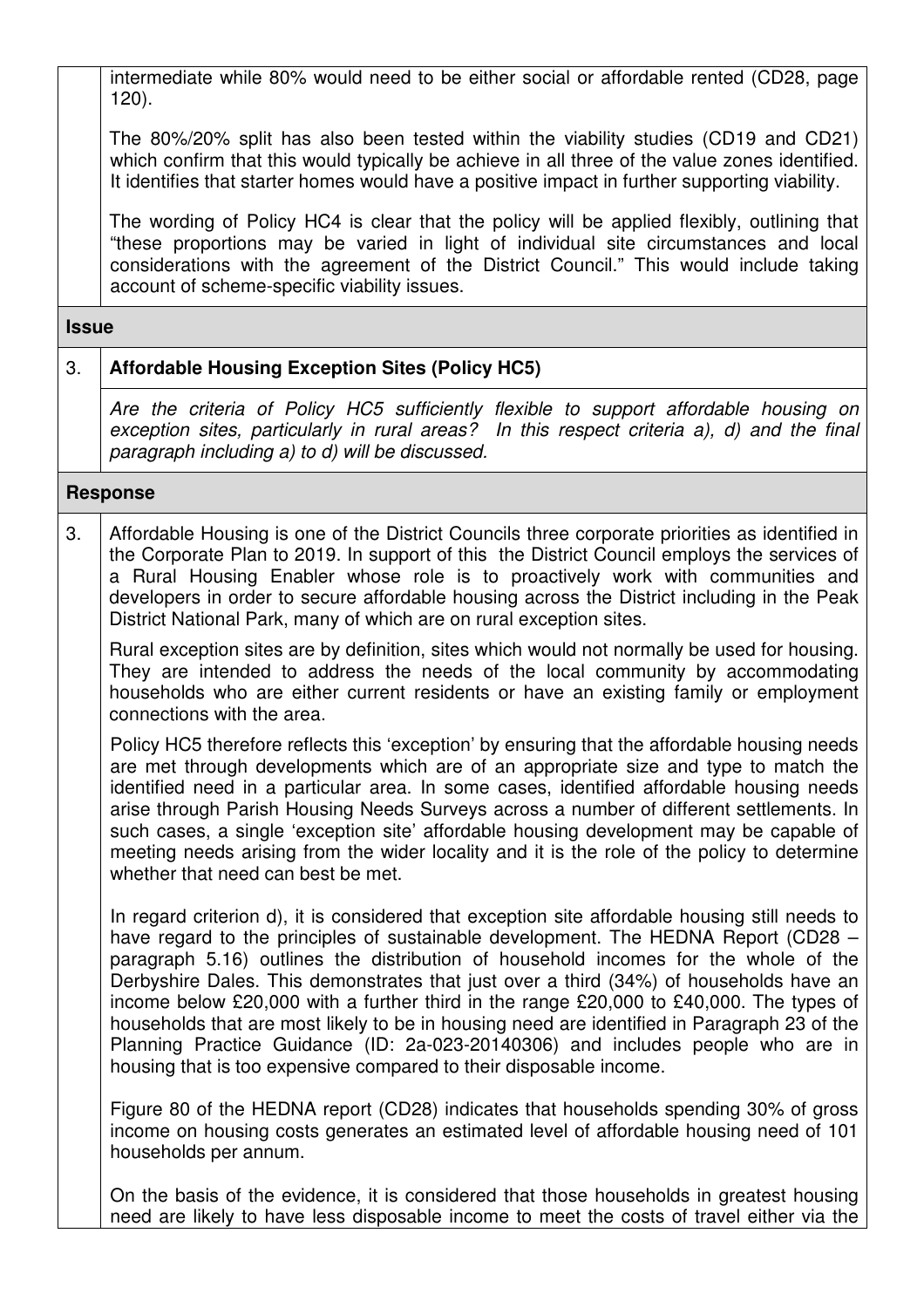private car or public transport (where available). The availability of services and facilities is therefore regarded as a relevant consideration. As such it is considered appropriate that affordable housing is provided in those locations where occupiers of such properties can more readily access services and facilities. However, the requirement of criterion (d) does not indicate that there has to be access to a specific level of services and facilities and as such allows for flexibility in the determination of individual proposals.

#### **Issue**

# 4. **The housing mix (Policy HC11).**

Is the housing mix sought by Policy HC11 too prescriptive?

What are the implications for the deliverability of sites?

### **Response**

4. Policy HC11 clearly outlines that the mix of housing on development schemes of 10 or more dwellings should respond to local and district housing needs in terms of mix, size and tenure. It clearly articulates the District's needs.

The implications of delivery have been assessed in Document CD19 (Page 51).The policy is clear that the mix achieved on individual sites will be informed by the nature of the site, character of the area and evidence of local housing need. The policy is clearly not intended to set a prescribed mix which is applied rigidly to every site.

In discussions relating to individual sites, the policy therefore provides a clear starting point for negotiations; there is clearly potential for discussions to take place between the Council and site promoters regarding the appropriate housing mix.

### **Issue**

# 5. **Space and Accessibility Standards (Policy HC11)**

Are the space and accessibility standards within Policy HC11 justified as required by the Planning Practice Guidance (PPG)?

### **Response**

 $5.$  The District Council has proposed modifications to this policy (SD03, Modification 33). In respect of space standards, the Council's Viability Studies (CD19 and CD21) provide evidence of the types of dwellings currently being built in the area. They apply space standards for new development akin to the nationally described space standards. The Council considers that the evidence base thus provides adequate justification for the policy and demonstrates that it will not prejudice viability.

In respect of the proposed requirement for new development to meet accessibility standards set out in Building Regulations (Part M4 (2)), the HEDNA (CD28, Pages 141 – 152) provides the evidence regarding need. It points to an increasing population of older persons, of an increase of almost 2,500 persons in the District with mobility problems over the plan period (Figure 106, p146) and of 5,200 persons with a long-term health problem or disability. The proposed policy requirement was tested in the Council's Viability Study (CD19) with the build cost increased by 0.5% to take account of the policy requirement. This did not prejudice viability.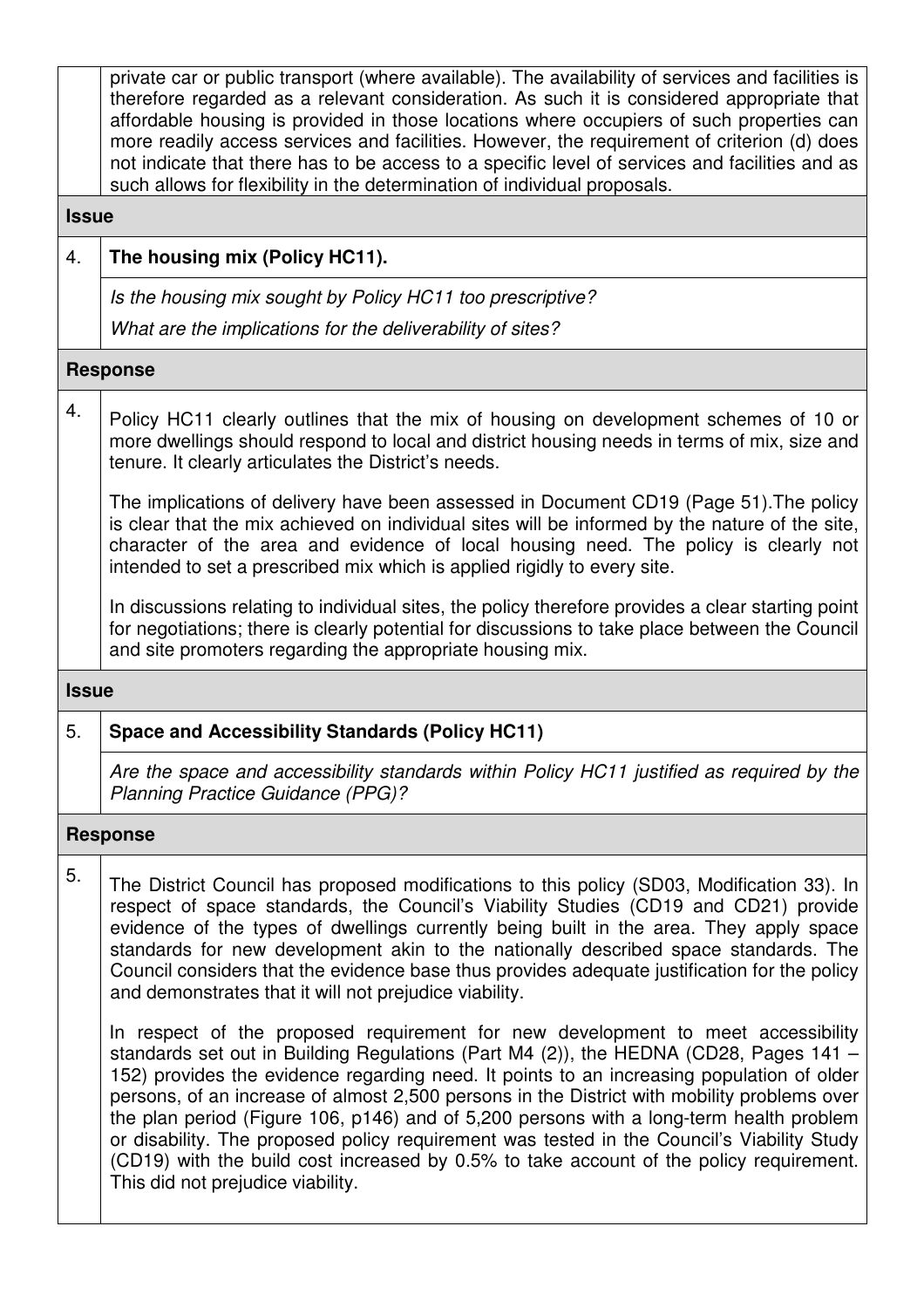Table 5.7 indicates the potential impact on the cost of development. The conclusions of the study do not indicate that this policy will have an adverse impact upon the deliverability of sites within the Local Plan.

**Issue**

## 6. **Self-build housing (Policy HC3)**

Does the policy provide sufficient encouragement for self-build housing whilst recognising that it should be applied with flexibility having regard to viability considerations?

#### **Response**

 $\overline{a}$ 

6. The Government has indicated its support for self-build in the Housing White Paper 'Fixing' our Broken Housing Market' (February 2017).

Since April 2016, local authorities have been required to hold a register of people who want to acquire serviced plots of land in their area for self-build and custom housebuilding. In October 2016, the Government brought forward regulations under the provisions of the Self-Build and Custom Housebuilding Act 2015 which requires local authorities to permission sufficient land suitable for self-build housing to meet the demand on their register within three years. In this regard, accompanying planning guidance is currently awaited.

The District Council consider that the self-build and custom housebuilding register is an indicator of demand for self-build and custom housebuilding, rather than a direct expression of need. It is clearly intended to provide an opportunity for individuals to register their interest in acquiring serviced plots of land without any requirement to commit to land acquisition.

Policy HC3 of the Local Plan acknowledges the role of self-build housing and seeks to provide opportunity for its provision subject to viability considerations. However, the policy does not require developers to provide land as part of the Policy HC2 housing allocations and it is not clear how the District council can require developers to sell land to other potential developers.

In bringing forward this Policy the District Council were mindful of the comments made by the Inspector in Paragraph 46 his report on the East Devon Local Plan<sup>1</sup> where he stated that:

"Policy H2 requires sites of 15 dwellings/0.5ha or more to incorporate a mix of dwelling sizes. As submitted the policy also sought to require developers to make at least 10% of plots available for sale to small builders or for self-build. Making provision for a mix of suppliers of housing will help to meet the District's needs. However, I don't see how the planning system can make developers sell land to potential rivals (and at a reasonable price) and MM151 amends the policy to encourage rather than require them to do so."

Since the publication of the Derbyshire Dales Local Plan Pre Submission Draft in August 2016, the practicalities of facilitating self-build provision have also been commented upon by the Inspector who considered the Cornwall Local Plan. Paragraph 168 of his report<sup>2</sup> comments that:

<sup>1</sup> http://eastdevon.gov.uk/media/1450925/east-devon-report-v1-2.pdf

<sup>2</sup> https://www.cornwall.gov.uk/media/21914730/cornwall-inspectors-report-final-23-september.pdf